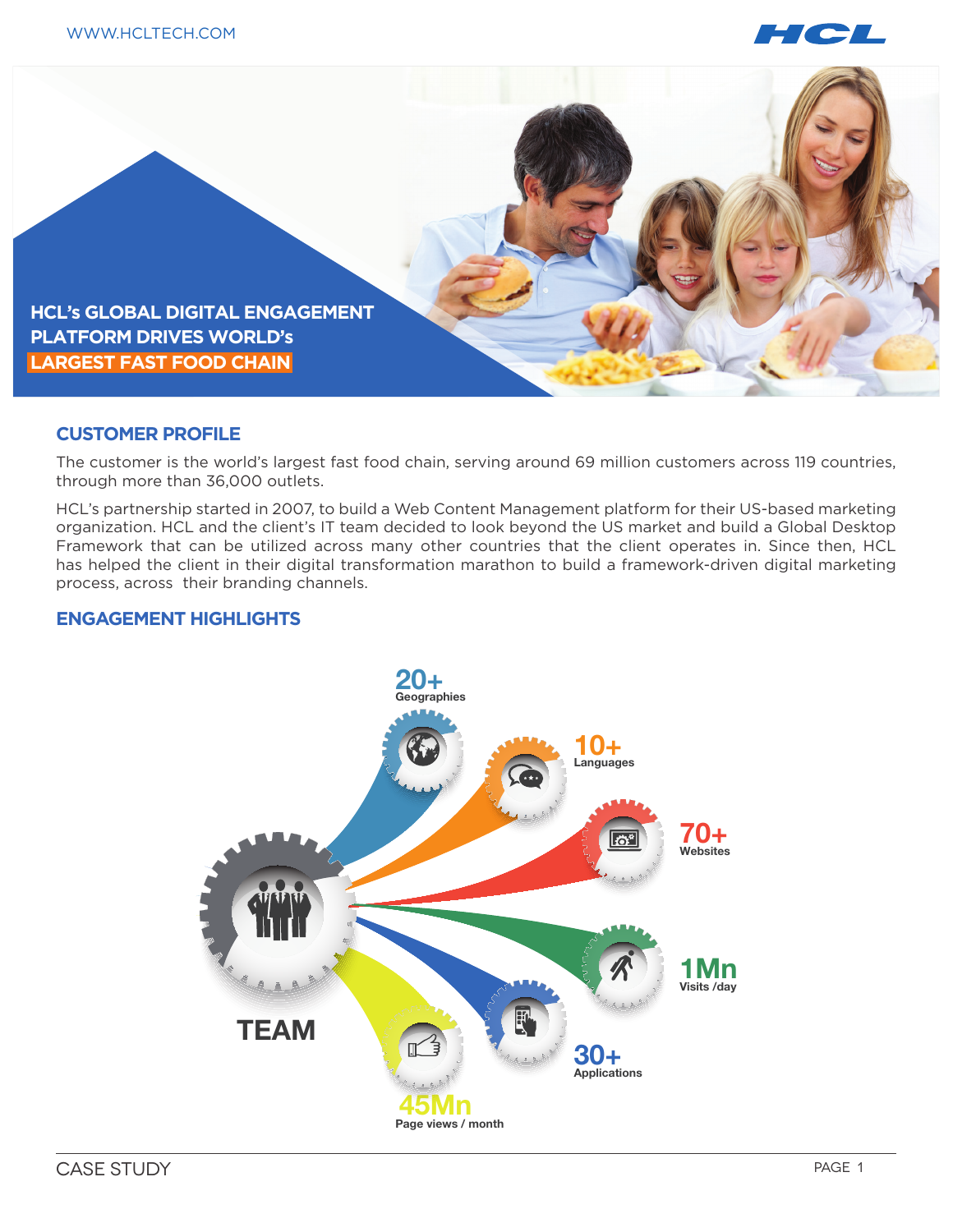# **BUSINESS CHALLENGES & OBJECTIVES**

The client operates a unique franchisee model with localized ownership of marketing activities. This means each market has its own messaging, develops its own assets, and carries out its own marketing activities. This led to peculiar challenges such as:

- Lack of visibility and control during digital engagement and marketing process
- High cost of building websites (USD 200K-USD 1000K) and hosting promotions heightened by multiplying the costs per market
- Greater dependency on IT for managing web experience leading to longer turnaround times
- Difficulty in building brand consistency and dissemination of branding information across channels
- Managing promotions and marketing initiatives across different markets
- Inability to drive targeted marketing campaign across different channels, and across markets
- Lack of data and insights to take business decisions and understand the customer's journey across multiple touch points

# **HCL SOLUTION**

HCL implemented an enterprise-wide **digital engagement platform** with content-rich web applications for the client to ensure consistent branding with further localization across 25 markets.

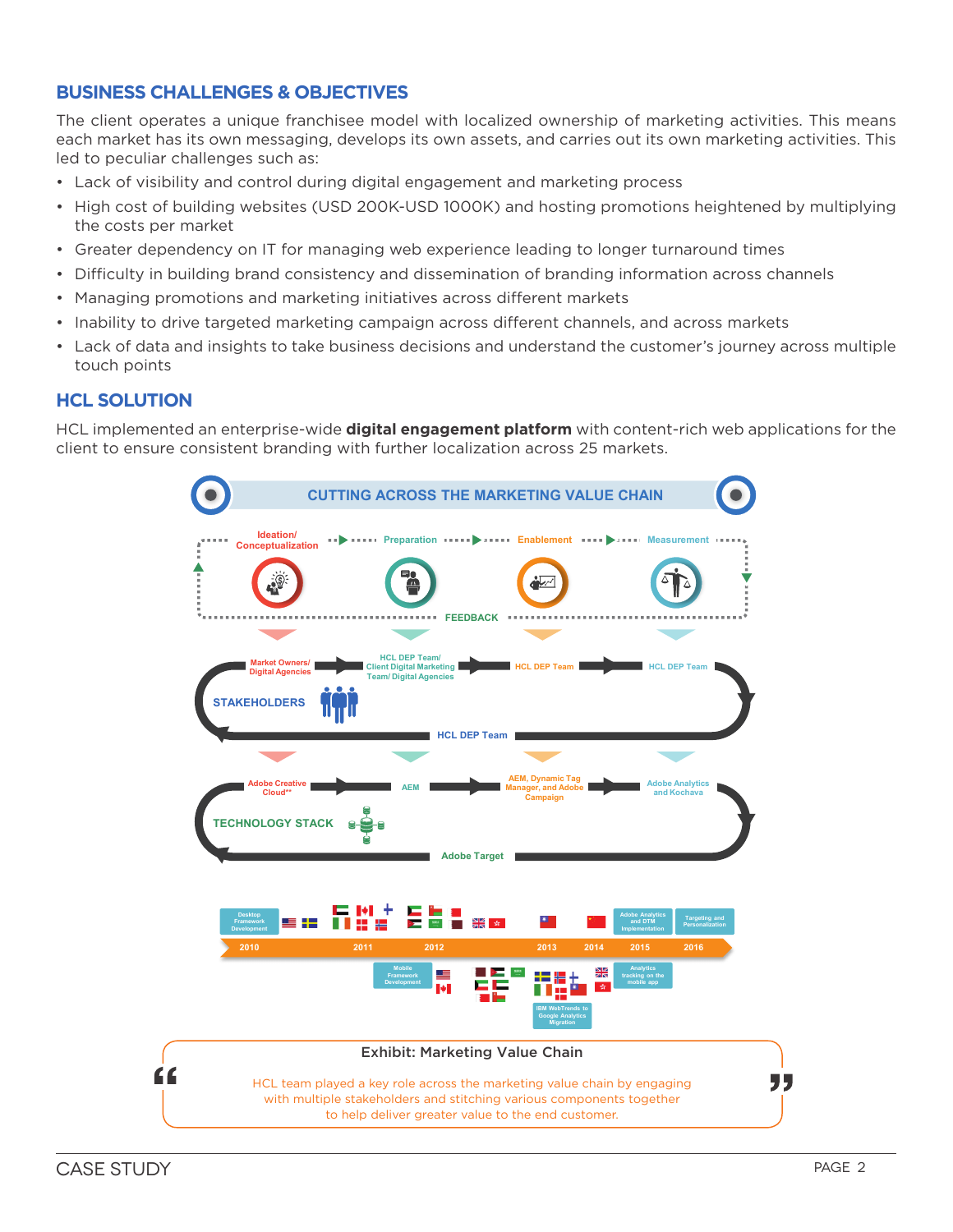# **SOLUTION HIGHLIGHTS**

HCL built a global **Digital Engagement Platform** driving global and distributed operations

## **a. Core Capabilities**

- Self-service for creative agency/ business team in managing the marketing content
- Global markets can now leverage shared assets and content in a common unified visual experience
- Multi-lingual sites for global markets
- Re-usability of promotions and campaigns across multiple channels
- Enabling brand presence on desktop and mobile

### **b. E-mail Campaigns**

- Enabled 360-degree view of customers and ran the targeted promotions and campaigns across three markets - USA, UK, and Canada
- Improved customer acquisition and targeted engagement
- Ability to run offer campaigns during the game season
- Delivered real-time offers with GMA campaigns

### **c. Analytics**

- Built 25+ dashboards across digital properties for visitor analysis and market optimization
- Captured visitors across multiple 'Attract' channels such as e-mail, search, etc. using multi-suite data aggregation model
- Facilitated measurement of e-mail KPIs using data connector integration for Adobe Analytics and Adobe Campaign
- Enabled user behavior analytics on web and app, for both iOS and Android
- Implemented document governance using DD (Data Dictionary), PMS (Page Mapping Sheet), and data layer

#### **d. Integrations**

- Implemented Adobe Marketing Cloud to enable seamless data flow for retargeting and personalization
- Enabled TMS (Tag Management System) using Adobe Dynamic Tag Management (DTM) and Ensighten Tag Management
- Implemented third party tags (DFA, Sizmek, Pulse Signal, etc.) using DTM
- Integrated with social platforms such as Facebook and Twitter
- Connected physical and digital consumer journeys using QR codes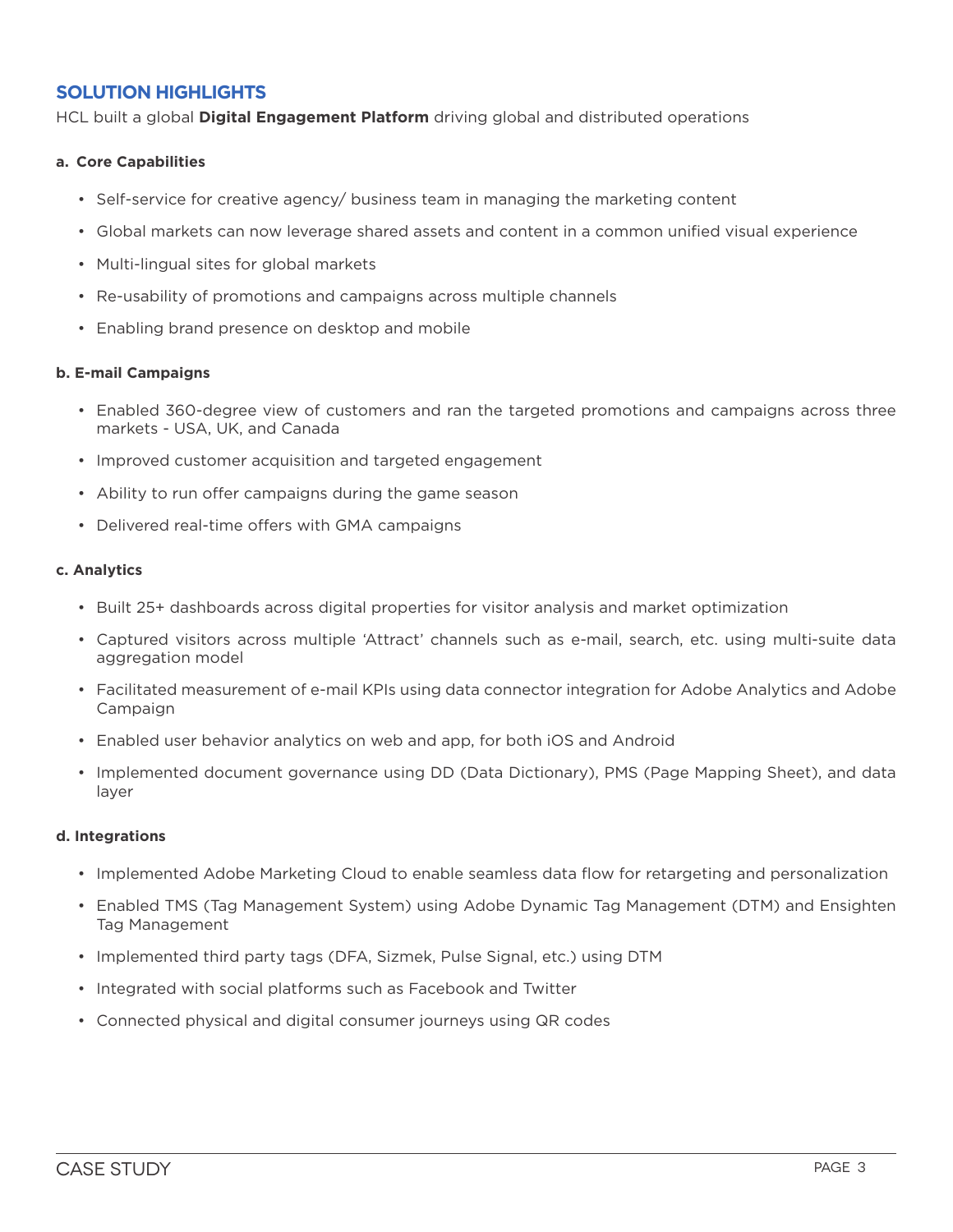#### **e. Technology & Delivery**

- Leveraged a centralized support team for all geos using 'Follow-The-Sun' model
- Crafted a unified content architecture with optimized platform license usage
- Leveraged an agile-based program execution with a heavy offshore delivery approach currently with 90:10 offshore-onsite resource mix

# **SOLUTION SPAN**